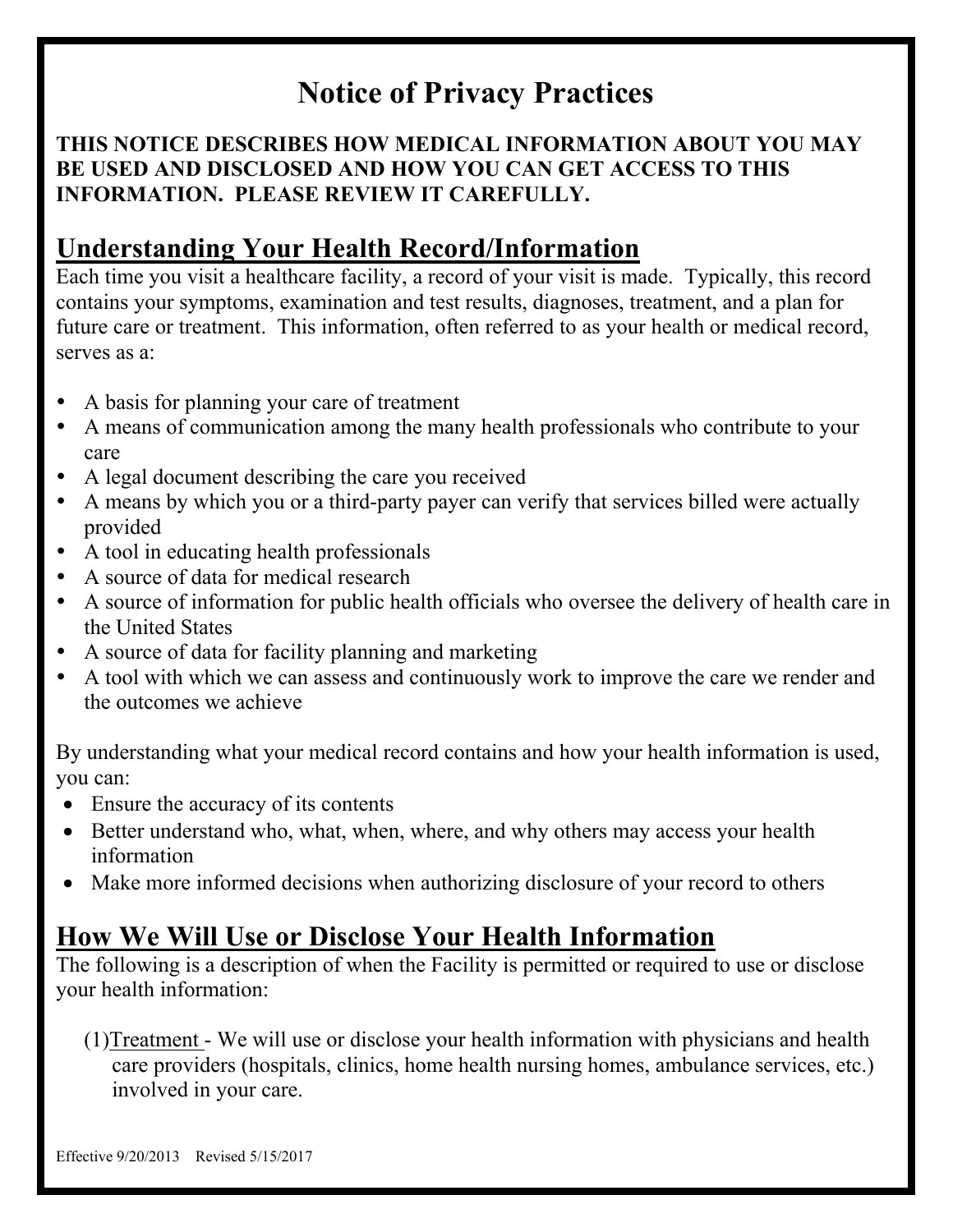- (2)Payment We will use or disclose your health information so that claims for health care treatment, services, and supplies may be paid. We may also disclose your health information to other health care providers involved in your care to assist them in obtaining payment for their services.
- (3)Health care operations We will use or disclose your health information for our regular health operations. For example, we may use your health information for compliance reviews, quality assurance, to evaluate our staff's performance, or to contact you when necessary.
- (4)Business Associates There are some services provided in our organization through the use of outside people and entities. Examples of these "business associates" include our accountants, consultants and attorneys. We may disclose your health information to our business associates so that they can perform the job we've asked them to do. To protect your information, however, we require the business associate to appropriately safeguard your information.
- (5)Directory Unless you notify us that you object, we may use your name, location in the facility, general condition, and religious affiliation for directory purposes. This information may be provided to members of the clergy and, except for religious affiliation, to other people who ask for you by name. We may also use your name on a nameplate next to or on your door in order to identify your room, unless you notify us that you object.
- (6)Others Involved in Your Health Care: We may disclose your protected information to a friend or family member that is involved in your health care. We may also disclose your information to an entity assisting in a disaster relief effort so that your family can be notified about your condition, status, and location.
- (7)Research We may disclose information to researchers for health research when certain conditions have been met.
- (8)Transfer of information at death We may use or disclose information to funeral directors, medical examiners, and coroners to carry out their duties consistent with applicable law.
- (9)Organ procurement organizations Consistent with applicable law, we may disclose health information to organ procurement organizations or other entities engaged in the procurement, banking, or transportation of organs for the purpose of tissue donation and transplant.

(10)Fund raising - We may contact you as a part of a fund-raising effort, but you can tell us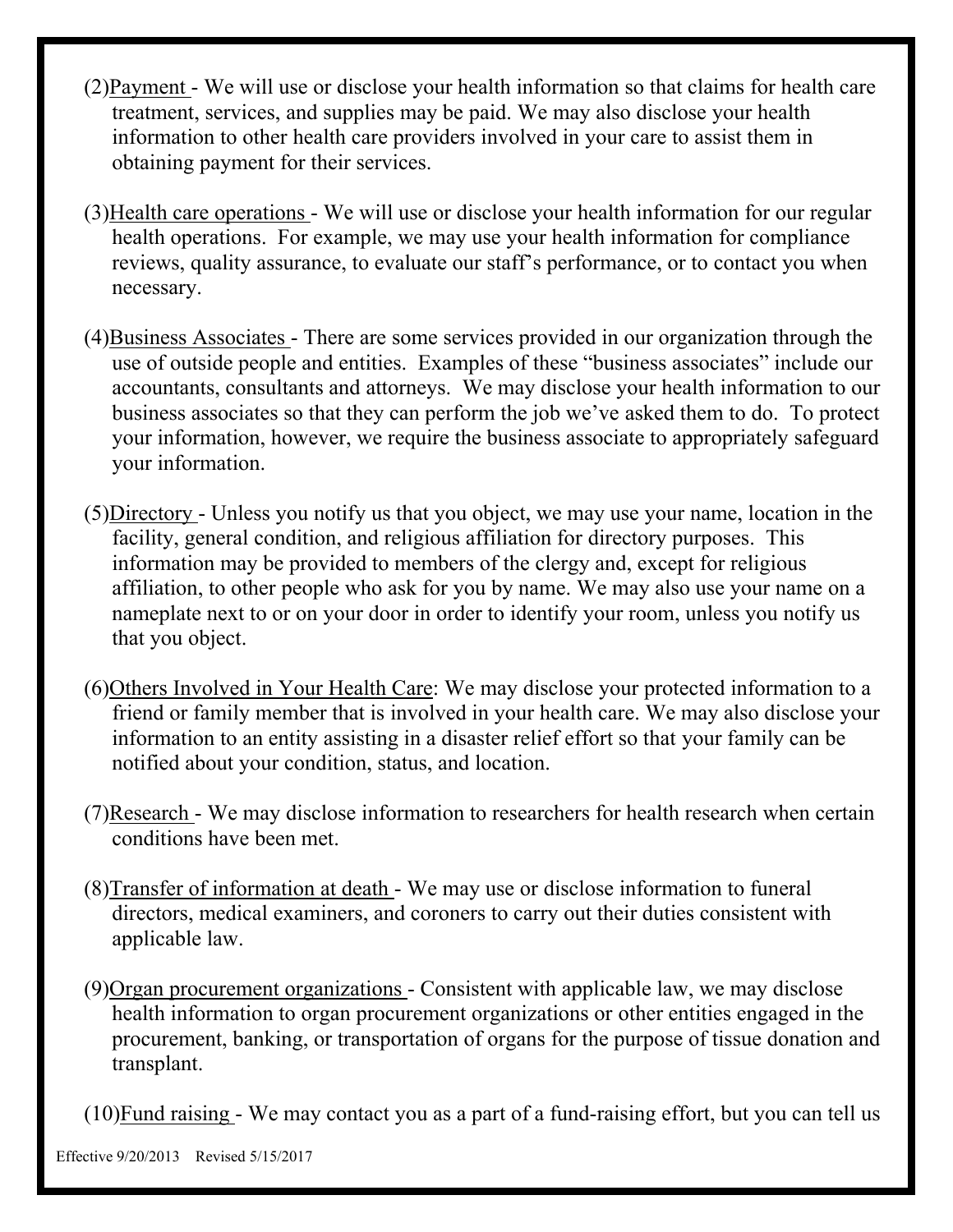not to contact you again.

- (11)Food and Drug Administration (FDA) We may disclose to the FDA, or to a person or entity subject to the jurisdiction of the FDA, health information relative to adverse events with respect to food, supplements, product and product defects, or post marketing surveillance information to enable product recalls, repairs, or replacement.
- (12)Worker's compensation We may disclose health information to the extent authorized by and to the extent necessary to comply with laws relating to workers compensation or other similar programs established by law.
- (13)Public health As required by law, we may disclose your health information to public health or legal authorities charged with preventing or controlling disease, injury or disability.
- (14) Law enforcement We may disclose health information for law enforcement purposes as required by law or in response to a court or administrative order or a valid subpoena.
- (15)As Required by Law: We will disclose your health information when required by federal, state, or local laws. Federal law makes provisions for your health information to be released to an appropriate health oversight agency, public health authority or attorney, provided that a work force member or business associate believes in good faith that we have engaged in unlawful conduct or have otherwise violated professional or clinical standards and are potentially endangering one or more patients, workers, or the public.
- (16)Emergencies: We will disclose medical information about you to a public or private entity assisting in disaster relief so that your family can be notified about your condition, status, or location. You may object to this disclosure with a written request. If you are not available or are unable to agree or object, or in some emergency circumstances, the facility will use its professional judgment to decide whether this disclosure is your best interest.
- (17)Decedents: We may release medical information about you to a coroner or medical examiner. This may be necessary, for example, to identify a deceased person or determine the cause of death. We may disclose medical information to funeral directors, and any person identified, who was involved in your care or the payment for your care prior to your death, unless you indicate otherwise. Your medical information may be used or disclosed to others without your authorization after fifty (50) years from the date of your death.
- (18)Sale of Medical Information: We will not sell your medical information without an authorization from you.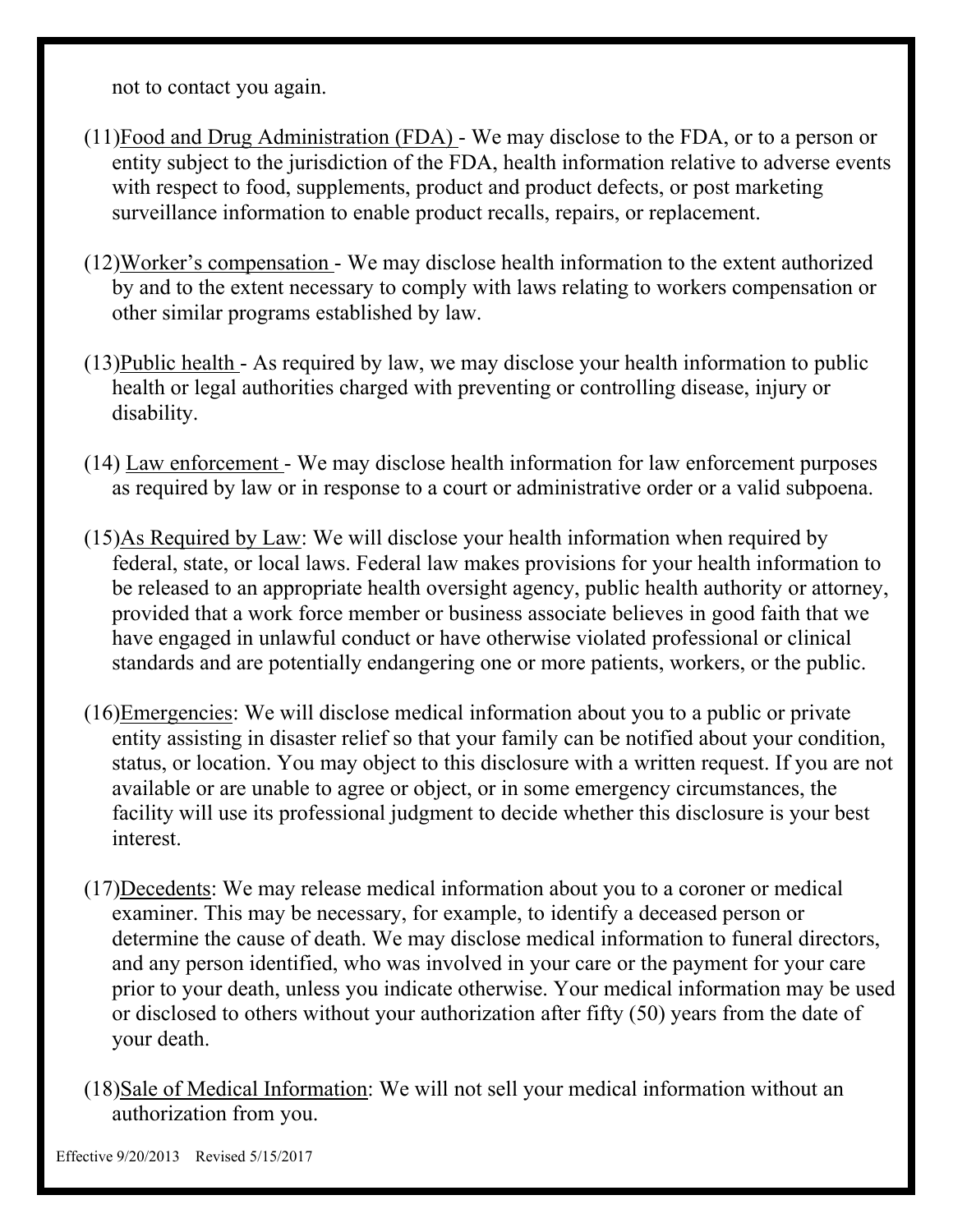- (19)Information about Inmates: If you are an inmate or under the custody of a law enforcement official, the facility may release medical information about you to the correctional institution or law enforcement official responsible for you as authorized or required by law.
- (20)Specialized Government Functions: We may disclose medical information about you to authorized federal officials for intelligence, counter intelligence, and other national security activities.
- (21) Public Health Activities: We may disclose medical information about you for public health activities. These purposes generally include the following: (1) To prevent or control disease, injury, or disability; (2) To report deaths; (3) To report abuse or neglect of children, elders and dependent adults; (4) To report reactions to medications or problems with products; (5) To notify people of recalls of products they may be using; and (6) To notify a person who may have been exposed to a disease or who may be at risk for contracting or spreading a disease or condition.
- (22)For Health Care Operations: We may use and disclose medical information about you to a health oversight agency for activities authorized by law.

#### **Your Health Information Rights**

Although your health record is the physical property of the Facility, the information in your health record belongs to you. You have the following rights:

- Limit Information We Share: You may request that we not use or disclose your health information for a particular reason related to treatment, payment, or the Facility's general health care operations. We are not required to agree to your request, and we may say "no" if it would affect your care. You may also request that we not use or disclose your health information to a particular family member, other relative or close personal friend. We ask that such requests be made in writing on a form provided by our Facility. If you pay for a service or healthcare item out-of-pocket in full, you can ask us not to share that information for the purpose of payment or our operations with your health insurer. We will say "yes" unless a law requires us to share that information.
- Choose someone to act for you: If you have given someone medical power of attorney or if someone is your legal guardian, that person can exercise your rights and make choices about your health. We will make sure the person has the authority and can act for you before we take any action.
- Confidential Communications: If you are dissatisfied with the manner in which or the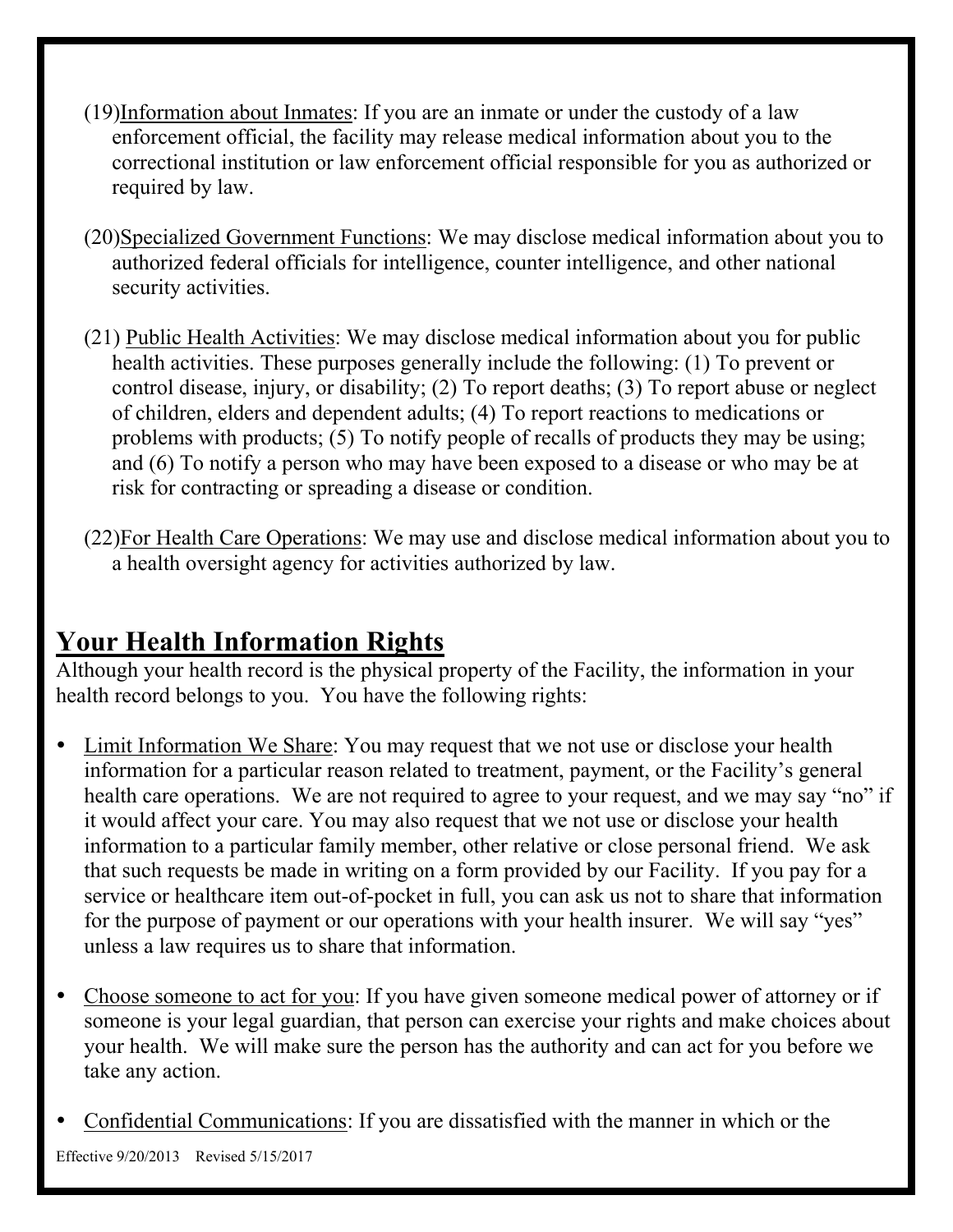location where you are receiving communications from us that are related to your health information, you may request that we provide you with such information by alternative means or at alternative locations. Such a request must be made in writing, and submitted to the Administrator of this Facility. We will attempt to accommodate all reasonable requests.

- Inspection and Copies: You may request to inspect and/or obtain copies of health information, which will be provided to you in the time frames established by law. You may make such requests orally or in writing; however, in order to better respond to your request, we ask that you make such request in writing on our Facility's standard form. If you request to have copies made, we will charge you a reasonable fee. If we deny your request, we will give you a letter letting you know why and explaining your options.
- Amendment of Your Records: If you believe that any health information in your record is incorrect or if you believe that important information is missing, you may request that we correct the existing information or add the missing information. Such request must be made in writing, and must provide a reason to support the amendment. We may say "no" to your request, but we will tell you why in writing within 60 days. We ask that you use the form provided by our Facility to make such requests.
- Accounting of Disclosures: You have a right to receive an accounting of disclosures that we have made of your health information during the time period you request (not to exceed 6 years). We ask that such requests be made in writing on a form provided by our Facility. Please note that an accounting will not apply to any of the following types of disclosures: (1) disclosures made for reasons of treatment, payment, or health care operations; (2) disclosures made to you or your legal representative, or any other individual involved with your care; (3) disclosures made pursuant to a valid authorization; (4) disclosures made to correctional institutions or law enforcement officials; (5) disclosures for national security purposes; and (6) disclosures incidental to an otherwise permitted use or disclosure. You will not be charged for your first accounting request in any 12-month period. However, for any requests that you make thereafter, you will be a charged a reasonable, cost-based fee.
- Copy of Notice: You have the right to obtain a paper copy of our Notice of Privacy Practices upon request even if you have requested it electronically. We will provide you with a paper notice promptly.
- Revocation of Authorization: You may revoke an authorization to our use or disclose health information, except to the extent that action has already been taken. Such a request must be made in writing.
- Marketing We may contact you regarding your treatment, to coordinate your care, or to direct or recommend alternative treatments, therapies, health care providers or settings. In addition, we may contact you to describe a health-related product or service that may be